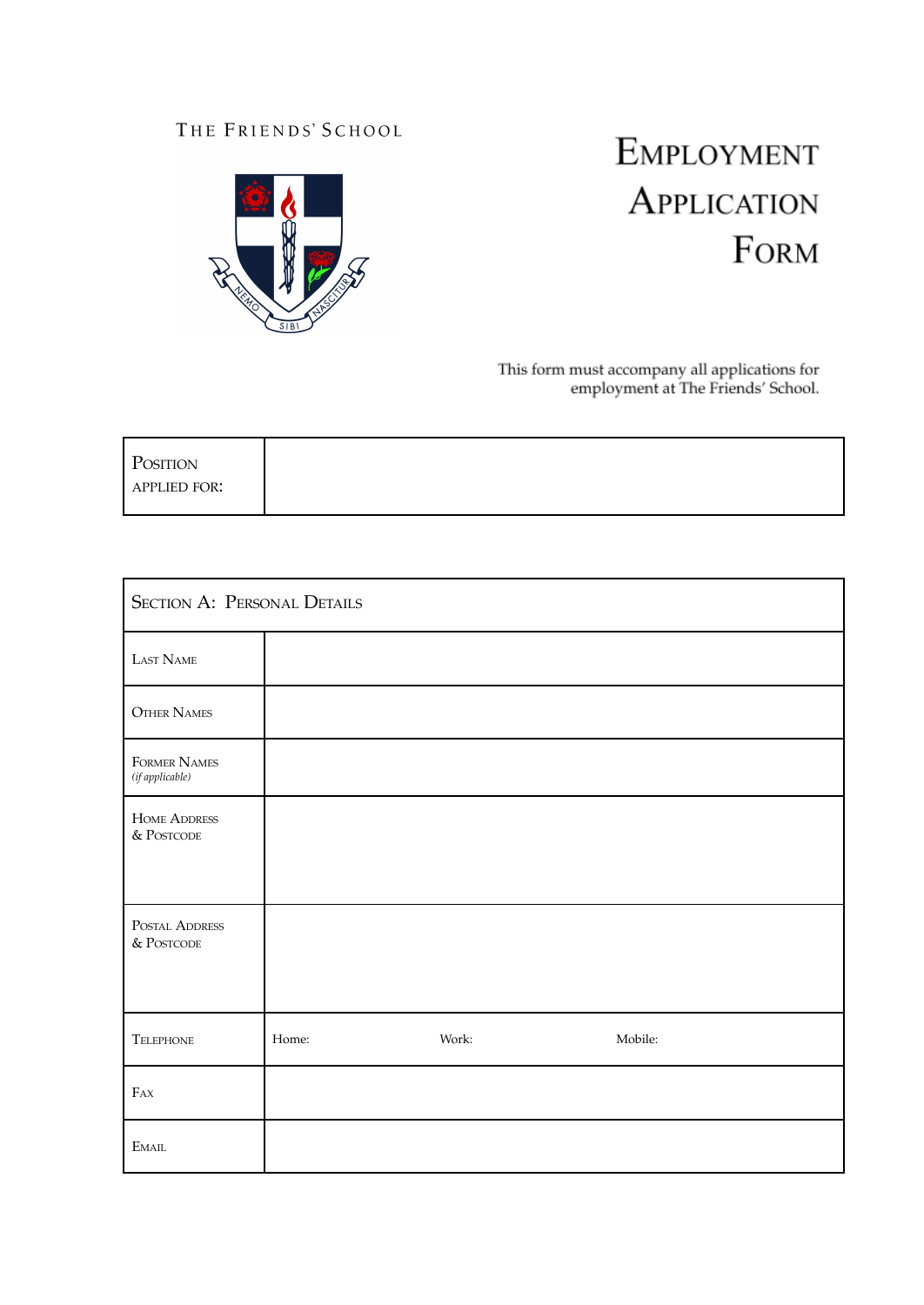| NATIONALITY/<br><b>RESIDENCY STATUS</b>                |                                                                                                                                                                                                                                                 |  |  |  |
|--------------------------------------------------------|-------------------------------------------------------------------------------------------------------------------------------------------------------------------------------------------------------------------------------------------------|--|--|--|
| <b>HEALTH</b>                                          | General state of health:                                                                                                                                                                                                                        |  |  |  |
|                                                        | Have you had or do you have any medical or other condition which may<br>affect your ability to perform the duties of the position on an ongoing basis?<br>Yes / No                                                                              |  |  |  |
|                                                        | If yes, please provide details:                                                                                                                                                                                                                 |  |  |  |
| COVID-19<br><b>VACCINATION</b><br>CERTIFICATE          | The appointment of all successful candidates will be conditional upon the<br>candidate being fully vaccinated against COVID-19 - that is at least two<br>vaccinations. Please provide this with your application.                               |  |  |  |
| <b>TEACHER</b><br>REGISTRATION                         | All teaching staff at the Friends' School must be registered to teach in Tasmania<br>or willing to be registered or their applications cannot be considered.<br>I am registered as a teacher in Tasmania:<br>Yes $/$ No<br>Registration Number: |  |  |  |
| <b>NATIONAL POLICE</b><br><b>CHECK</b>                 | For non-teaching positions, the successful candidate will be asked to provide a<br>satisfactory National Police Record Check. Please provide this with your<br>application if you have one.                                                     |  |  |  |
| <b>WORKING WITH</b><br><b>CHILDREN</b><br>REGISTRATION | For all non-teacher positions, the successful candidate will be asked to provide<br>proof of a current Working with Vulnerable People Registration. Please provide<br>this now if you have one.                                                 |  |  |  |
|                                                        | Working with Vulnerable People number:                                                                                                                                                                                                          |  |  |  |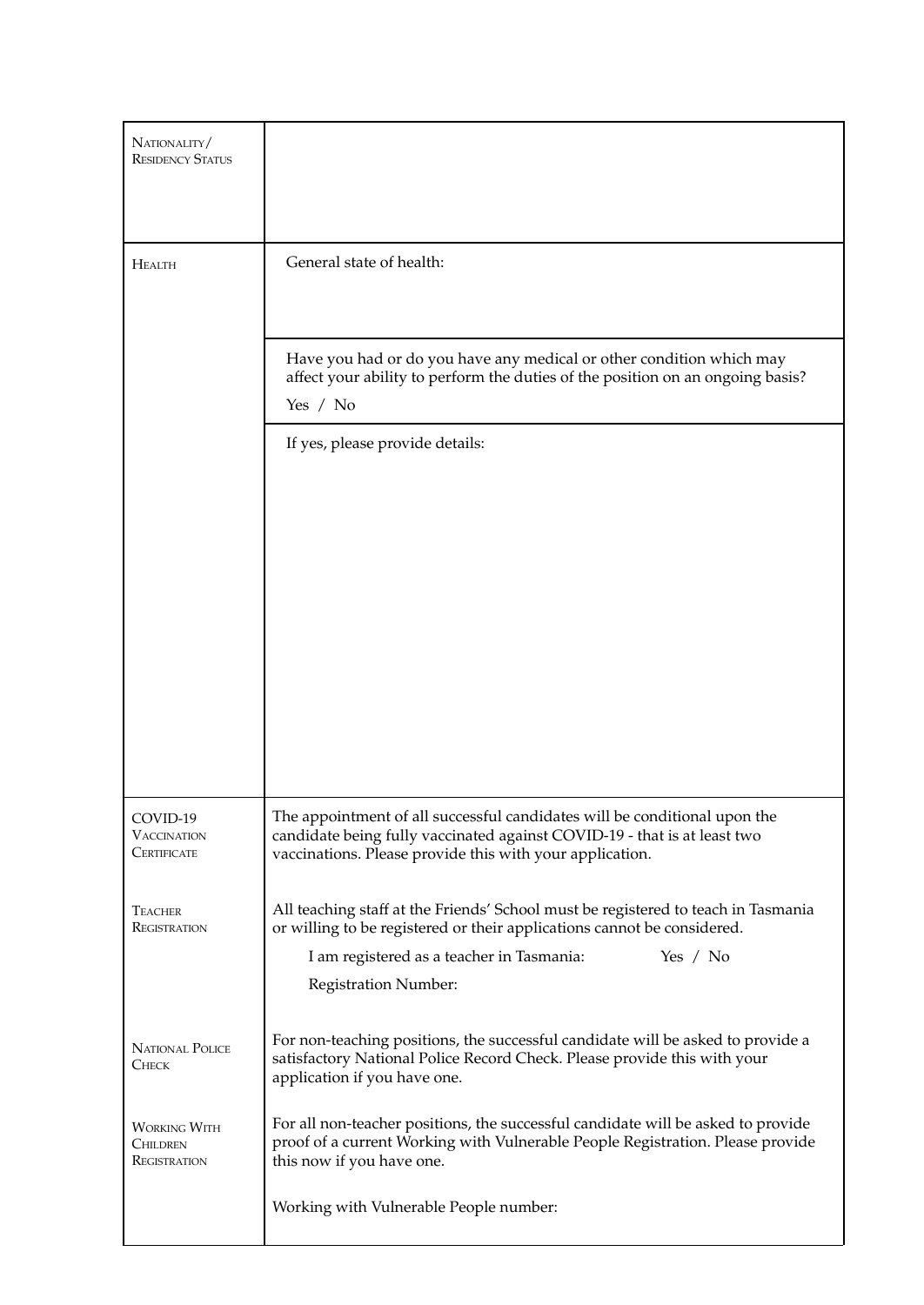## SECTION B - APPLICATION PROCEDURES AND DETAILS

Applicants should address the selection criteria as outlined in the relevant position description and attach a covering letter, as well as a CV, which includes the following:

- Academic and professional qualifications and publications. Please include copies of academic transcripts (where applicable). Enclose only copies of original documents.
- Current position and areas of responsibility.
- Details of previous appointments (including current or most recent employment) and career achievements with particular reference to experience relevant to the position for which they are applying.
- Membership of, and involvement with, professional organisations (if relevant).
- Cultural, recreational and other interests.

### **REFEREES**

State the name, occupation and address of three persons to whom reference may be made in regard to character and professional competency – one of these persons must be a recent employer.

| $1. \,$ | <b>NAME</b>       |  |
|---------|-------------------|--|
|         | <b>OCCUPATION</b> |  |
|         | <b>ADDRESS</b>    |  |
|         | TELEPHONE         |  |
| 2.      | $N_{\rm AME}$     |  |
|         | <b>OCCUPATION</b> |  |
|         | <b>ADDRESS</b>    |  |
|         | TELEPHONE         |  |
| 3.      | $\mathbf{N}$ ame  |  |
|         | <b>OCCUPATION</b> |  |
|         | <b>ADDRESS</b>    |  |
|         | TELEPHONE         |  |